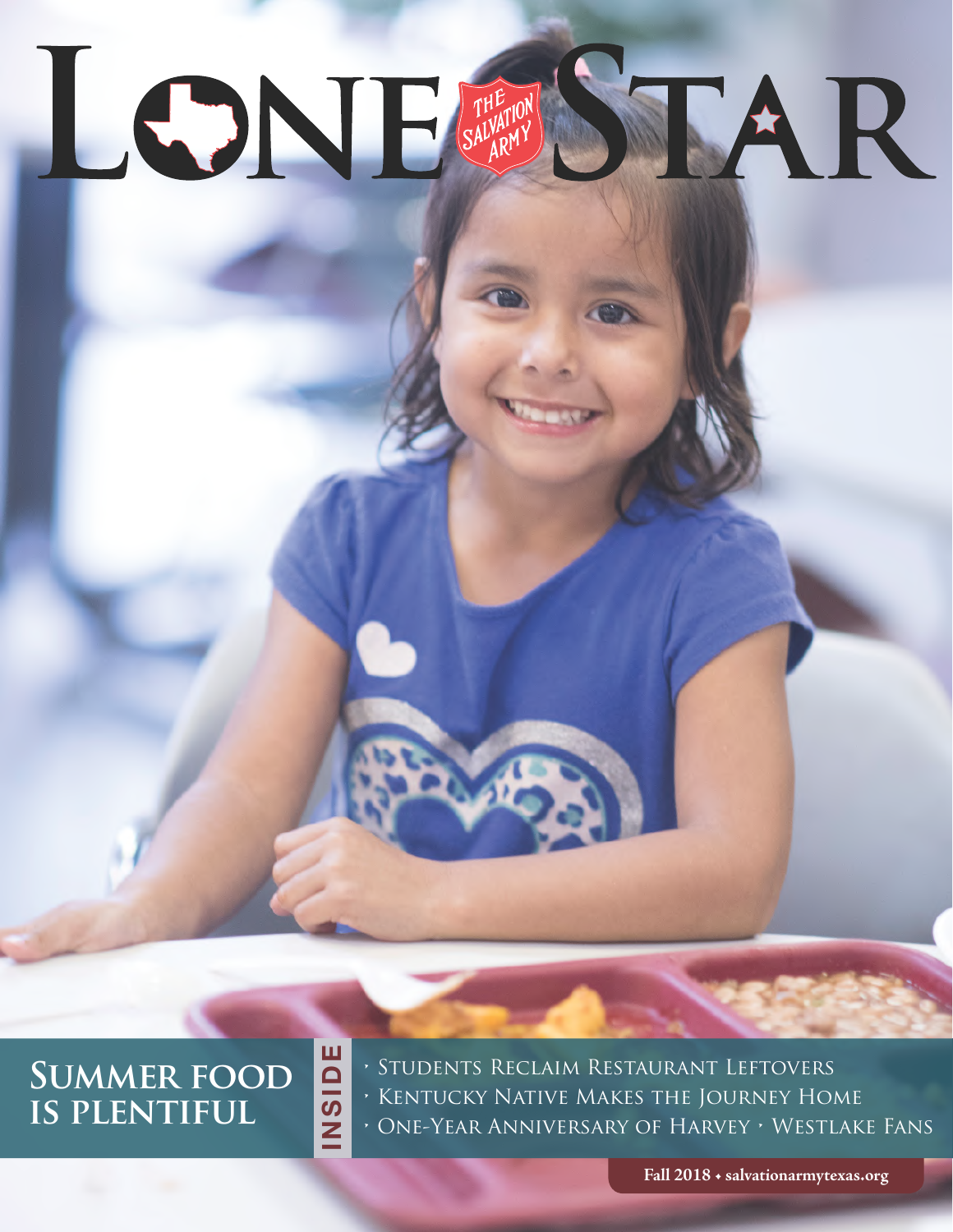thrown away every night in

A group of students who became aware of this issue in  $\vee$ Amarillo have found a way to turn that wasted food into a benefit for area shelters.

"I worked at a local restaurant and noticed that every night when we closed we were throwing away a lot of food, particularly salads," said Jay Schroeter. "I tried to come up with solutions and talked to my high school counselor, who showed me the Rescuing Leftover Cuisine website," said Schroeter. "I emailed the CEO and within about a month, the Amarillo branch of Rescuing

I undreds of pounds of food are<br>thrown away every night in<br>A group of students who restaurants around the country. "We take their leftover food each night to local shelters like The Salvation Army so they can reuse that food, reduce food waste, and

Leftover Cuisine was founded."

The students are currently working with 10 partner restaurants in Amarillo. **Kentucky native and veteran**<br>Josh, living on the streets<br>of Houston, fell prey to a<br>series of mishaps, the worst being an Josh, living on the streets of Houston, fell prey to a unthinkable crime.

decrease hunger in Amarillo," Schroeter said.

The Salvation Army, the primary beneficiary of the program, receives around 80 percent of the food. "We estimate that Amarillo alone throws away around 1,500 tons of food a year," said Schroeter. "If all of that food could be harnessed we could eliminate food hunger in Amarillo and the surrounding area."

"Rescuing Leftover Cuisine has helped us cut the cost of food services and allowed us more funds to serve







those in need," said Stephanie Pena, PR/ Donor Development Director for The Salvation Army Amarillo. "It's amazing to see young people strive to better our

community and lend a helping hand."

"While I was sleeping, someone stole my prosthetic leg," he said. His left leg had been amputated in 2009 due to a 2005 car accident that crushed the limb. Surgery included the insertion of a titanium rod, but an allergic reaction to the metal led

"It couldn't be better. He's so happy to be home," said his mother, Diana Banks. "What The Salvation Army did helped us and helped him so much. You have no idea what it meant to us."

to a severe bone infection. IV antibiotics didn't improve it, so

amputation was necessary.

Finally, the end is in sight to another<br>long, hot Texas summer. The<br>Salvation Army has been busy on<br>many fronts. Summer camp. Vacation long, hot Texas summer. The Salvation Army has been busy on many fronts. Summer camp, Vacation Bible School, cooling stations, fan drives and back-to-school events have kept staff and volunteers busy.

> The theft happened around the same time a friend threw away all of his identification cards. The effect of both incidents was debilitating. He had to get a wheelchair to get around, and without proper ID, it was nearly impossible to get any benefits. So getting a new

prosthetic was out of the question. Josh had no means to get back home, where he could have the love and support of his family and re-establish his identity. Life kept him in **BARADA BERGIA** Houston from October 2015 until April 2018, when an opportunity came his way. "A buddy was going to Waco and said he'd pay my bus fare and I could pay him back. Since Waco was a little closer to home, I decided to go," Josh said.



"When I got to Waco, some people on the streets told me about The Salvation Army," said Josh, 38. "I went there for meals and showers." Things started to look a little better, but within a few days, his wheelchair was stolen.

Summer is<br>
a time for<br>
students to take meant to be before the next school year, but for some, that also means not knowing

> Somewhat discouraged and tired from the stress of the losses, Josh didn't realize he was just weeks away from his dream of returning home.

While attending an art exhibit at The Salvation Army on May 17, Josh met and talked with some Salvation Army employees who encouraged him to speak to the officers there. He did and within a few days, Jorge Delgado, Social Service Director of The Salvation Army Waco, put him on a bus home.

His mother and brother were waiting there. "My mother was crying her eyes out, she was so happy," Josh said.

Once home, Josh got his ID and medical card, saw a doctor and has gotten a new prosthetic. Later this year he plans to attend community college and is researching a business opportunity to pursue while attending classes.

"It's been great. I'm back with my brother, my mom and my grandparents. I haven't seen them since I left in 2015," Josh said. "We're very close again."

Summer camp is always a highlight for kids. This year, from June to August, more than 1,500 children made Hoblitzelle Camp & Conference Center in Midlothian their week-long

home away from home. The experience brought children from all backgrounds

to Camp Hoblitzelle – boys and girls from inner-cities and small

rural communities, kids who attend yearround activities at The Salvation Army Boys & Girls Clubs, and others who attend Salvation Army churches. Campers enjoyed activities from

canoeing to paintball. More significantly, many children made decisions for Christ.

While many campers list the swimming pool or horseback riding as the best part, some say getting to eat three meals every day is their favorite. And they mean it, since many campers

> don't get the same provisions at home.

You never know how the support you give but you can be

helps each camper,

sure it helps provide a special week in the lives of hundreds of young people – and we are grateful to you for that. We also recognize the one-

year anniversary of Hurricane Harvey. The Salvation Army

continues to support survivors still struggling from its impact. Long before Harvey hit, we were working in most of the affected communities, and we'll be there long after recovery is over.

## a time for a break and relax

where their next meal will come from.

This summer they found out exactly where, thanks to a bullhorn being manned by Stephen Thomas, Director of The Salvation Army Service Center in Lewisville. He beckoned kids, letting them know free lunches were practically being delivered to their doorsteps.

That was thanks to a unique school

year-end partnership between The Salvation

Army and the local school district that provided the meals.

 "We uncovered a huge need last year with kids who qualified for free and reduced school breakfast and lunch. We found that many were simply not getting meals during the summer," Thomas said. "It seemed natural that we would raise our hand and offer to help this year, too."

Teams of volunteers served free lunch (prepared by LISD) to anyone 18 and younger from The Salvation Army mobile kitchen each week day.

"Meals were provided in three locations in the area. After a slow start, we served more and more children each day," said Thomas.

"Four out of the five days, lunch consisted of a hot entrée, fruits, vegetables and milk. On the fifth day we served cold sandwiches."

Thomas said the partnership with the city and LISD was very effective.

# **From the Editor**

## **After a Series of Mishaps, Kentucky Native Returns Home** *A visit to an Army art exhibit by the homeless brings an unexpected opportunity*

## **Meals Provided for Students Through the Summer**  *The Salvation Army Lewisville heads partnership providing lunch to hungry kids*

#### Students work with shelter staff to feed the homeless in a new way



Kids enjoy free lunches all summer from The Salvation Army mobile kitchen

**Amarillo Students Reclaim Leftover Food for Local Shelters** 

*National program helps provide food to area shelters including The Salvation Army* 



**Editorial** Lt. Colonels Ronnie & Sharon Raymer *Divisional Commanders*

Major Mark Brown, *General Secretary*

Philip Burn, *Editor*

Jenn Moya, *Writer-Photographer*

**Published By**  The Salvation Army Texas Divisional Headquarters 1221 River Bend Drive • Dallas, Texas 75247 214-956-6243 • philip.burn@uss.salvationarmy.org

All materials are copyright of The Salvation Army Texas Division and cannot be reproduced without permission. For more information or to donate, please visit: **www.salvationarmytexas.org**

*Your gifts to The Salvation Army will be used now and throughout the year to support Salvation Army services in your community.*

> **Visit Us** facebook.com/salvationarmytexas twitter.com/salarmytx



Josh with employee at exhibit

*To see a video with more on this story, please scan this QR code with your smart phone or visit* 



曹國昌